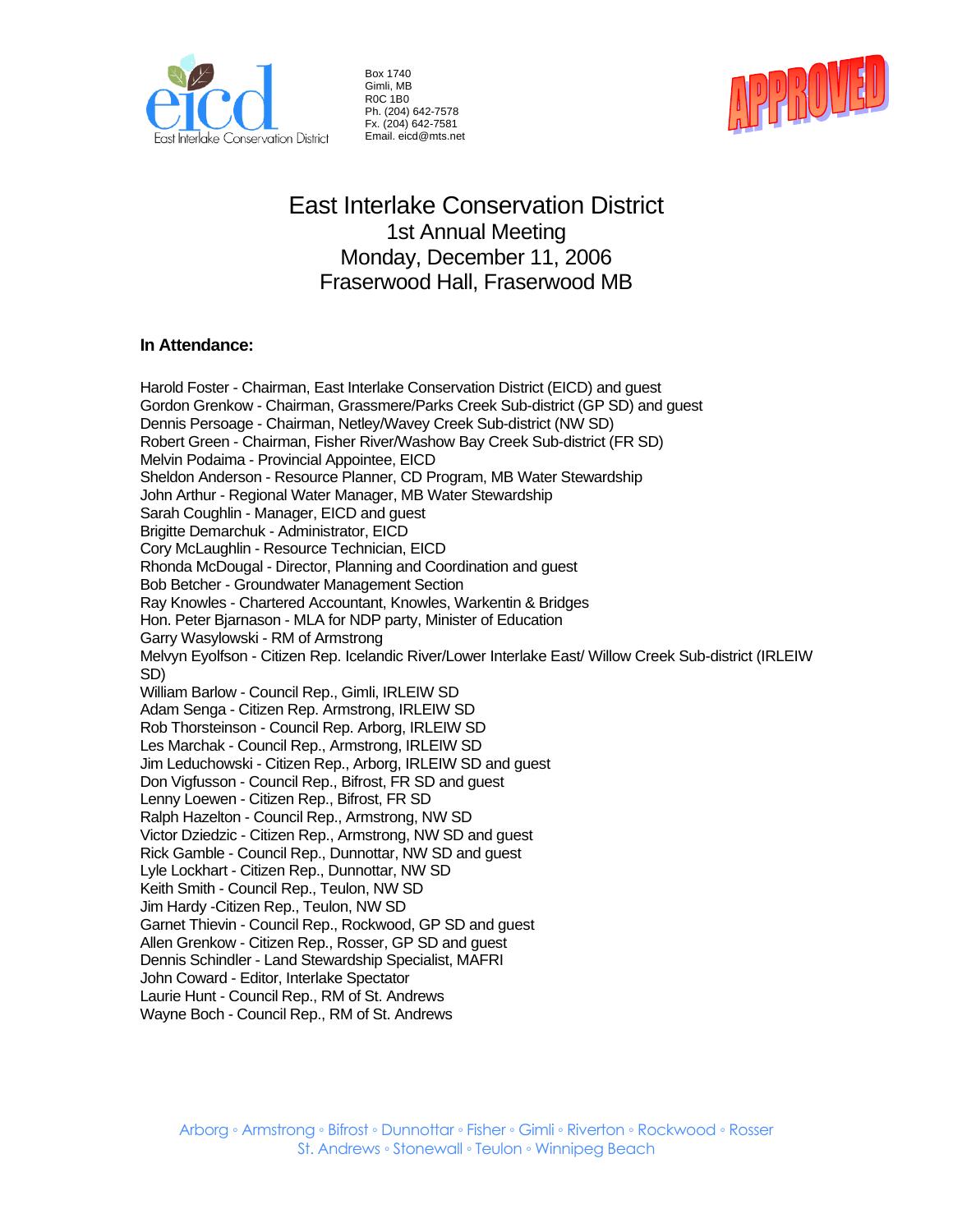## **1. Call to Order**

Harold Foster called meeting to order at 5:15 pm.

- **2. Approval of Agenda Motion:** Be it resolved that the agenda be approved as presented. **Resolution 115-1.2-06 Melvyn Eyolfson/Rick Gamble CARRIED**
- **3. Chair's Report**
- **4. Manager's Report**
- **5. Supper**
- **6. Guest Speakers** (from Manitoba Water Stewardship): Rhonda McDougal, Director, Planning and Coordination Bob Betcher, Groundwater Management Section
- **7. 2005 Audit**
- **8. 2006 Income Statement**
- **9. Elections of Sub-district Chairs:**

### **-Fisher River and Washow Bay Creek SD**

*PRESENT: Robert Green, Donald Vigfusson, Len Loewen (3 out of 4 present)*

- R. Green calls meeting to order at 7:45 pm
- R. Green turns floor over to S. Anderson
- S. Anderson opens floor to nominations
- D. Vigfusson Nominates Robert Green as Chairperson L. Loewen seconds it Second call for Nomination Third and Final call for Nomination L. Loewen moves that Nomination Cease

### **Resolution 116-1.9-06 CARRIED**

Len Loewen Nominates Donald Vigfusson as Vice Chairperson Robert Green seconds it Second call for Nomination Third and Final call for Nomination Robert Green moves that Nomination Cease

### **Resolution 117-1.9-06 CARRIED**

- S. Anderson turns floor back over to R. Green
- R. Green adjourns the meeting at 7:47 pm

# **-Grassmere and Parks Creek SD**

*PRESENT: Gordon Grenkow, Allen Grenkow (2 out of 6 present)* Election postponed until January, not enough members present to call an Election.

Arborg ◦ Armstrong ◦ Bifrost ◦ Dunnottar ◦ Fisher ◦ Gimli ◦ Riverton ◦ Rockwood ◦ Rosser St. Andrews ◦ Stonewall ◦ Teulon ◦ Winnipeg Beach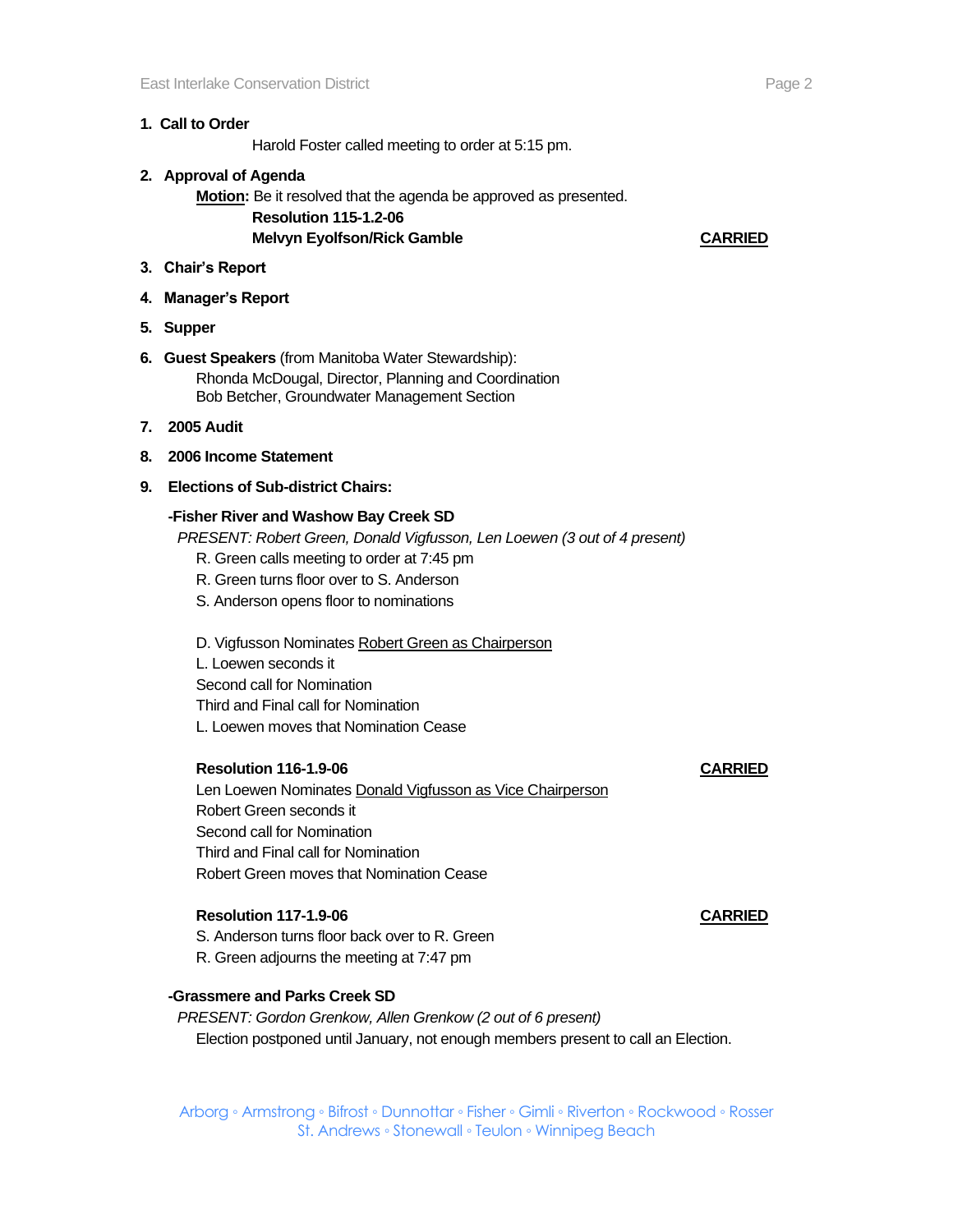### **- Netley and Wavey Creek SD**

*PRESENT: Dennis Persoage, Rick Gamble, Ralph Hazelton, Lyle Lockhart, Keith Smith, Victor Dziedzic, Jim Hardy (7 out of 10 present)*

- D. Persoage called meeting to order at 7:52 pm
- D. Persoage turns floor over to S. Anderson
- S. Anderson opens floor to nominations

R. Gamble Nominates Dennis Persoage as Chairperson

K. Smith seconds it Second call for Nomination Third and Final call for Nomination K. Smith moves that Nomination Cease **Resolution 118-1.9-06 CARRIED**

D. Persoage Nominates Rick Gamble as Vice Chairperson L. Lockhart seconds it Second call for Nominations Third and Final call for Nomination L. Lockhart moves that Nomination Cease **Resolution 119-1.9-06 CARRIED**

S. Anderson turns floor back over to D. Persoage

D. Persoage adjourns the meeting at 7:55 pm

## **- Icelandic River and Lower East Interlake/Willow Creek SD**

*PRESENT: Harold Foster, Adam Senga, Les Marchak, Bill Barlow, Jim Leduchowski, Melvyn Eyolfson, Rob Thorsteinson (7 out of 11 present)*

- H. Foster calls meeting to order at 7:59 pm
- H. Foster turns floor over to S. Anderson
- S. Anderson opens floor to Nominations

L. Marchak Nominates Harold Foster as Chairperson A. Senga seconds it Second call for Nominations Third and Final call for Nomination A. Senga moves that Nomination Cease **Resolution 120-1.9-06 CARRIED**

H. Foster Nominates Bill Barlow as Vice Chairperson R. Thorsteinson seconds it Second call for Nomination Third and Final call for Nomination R. Thorsteinson moves that Nomination Cease **Resolution 121-1.9-06 CARRIED**

S. Anderson turns floor back over to H. Foster H. Foster adjourns the meeting at 8:00 pm